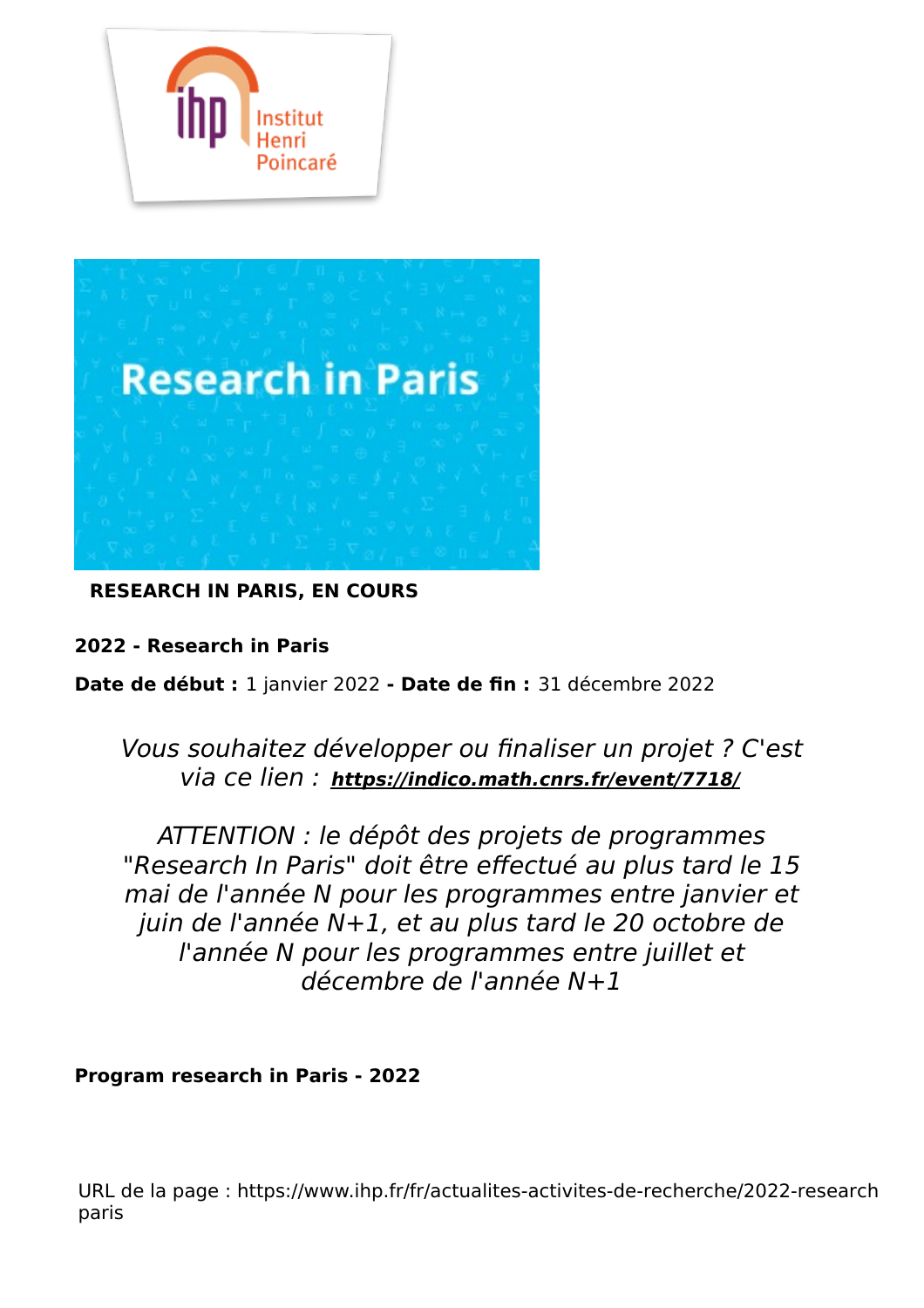#### **February 21 – April 1**

- **Existential theories of valued fields and their Turing degrees.**
- A. Fehm, S. Anscombe.

#### **March 28 – April 15**

- **Regularity of optimal transport maps for Lp costs.**
- M. Goldman, L. Koch, F. Otto.

#### **April 4 – 8**

- **Modelling brain activity.**
- C. Antonopoulos, T.Manos

#### **May 3 – 6**

- **Singular metrics, valuations and singularities of the MMP.**
- A. Belotto Da Silva, L. Fantini, A. Pichon

#### **May 9 – 20**

- **The Baum-Connes conjecture and the mapping class groups.**
- S. Pooya, I. L. Chatterji, M. P. Gomez Aparicio

#### **May 16 – 25**

- **Semilinear and quasilinear systems in fluid mechanics forced by space time white noise.**
- Z. Brzezniak, P. Razafimandimby, K. Yamazaki

#### **May 16 – June 24**

- **M-theory|heterotic duality in the presence of G-flux.**
- I. Melnikov, R. Minasian

#### **June 1 – 30**

URL de la page : https://www.ihp.fr/fr/actualites-activites-de-recherche/2022-researchparis